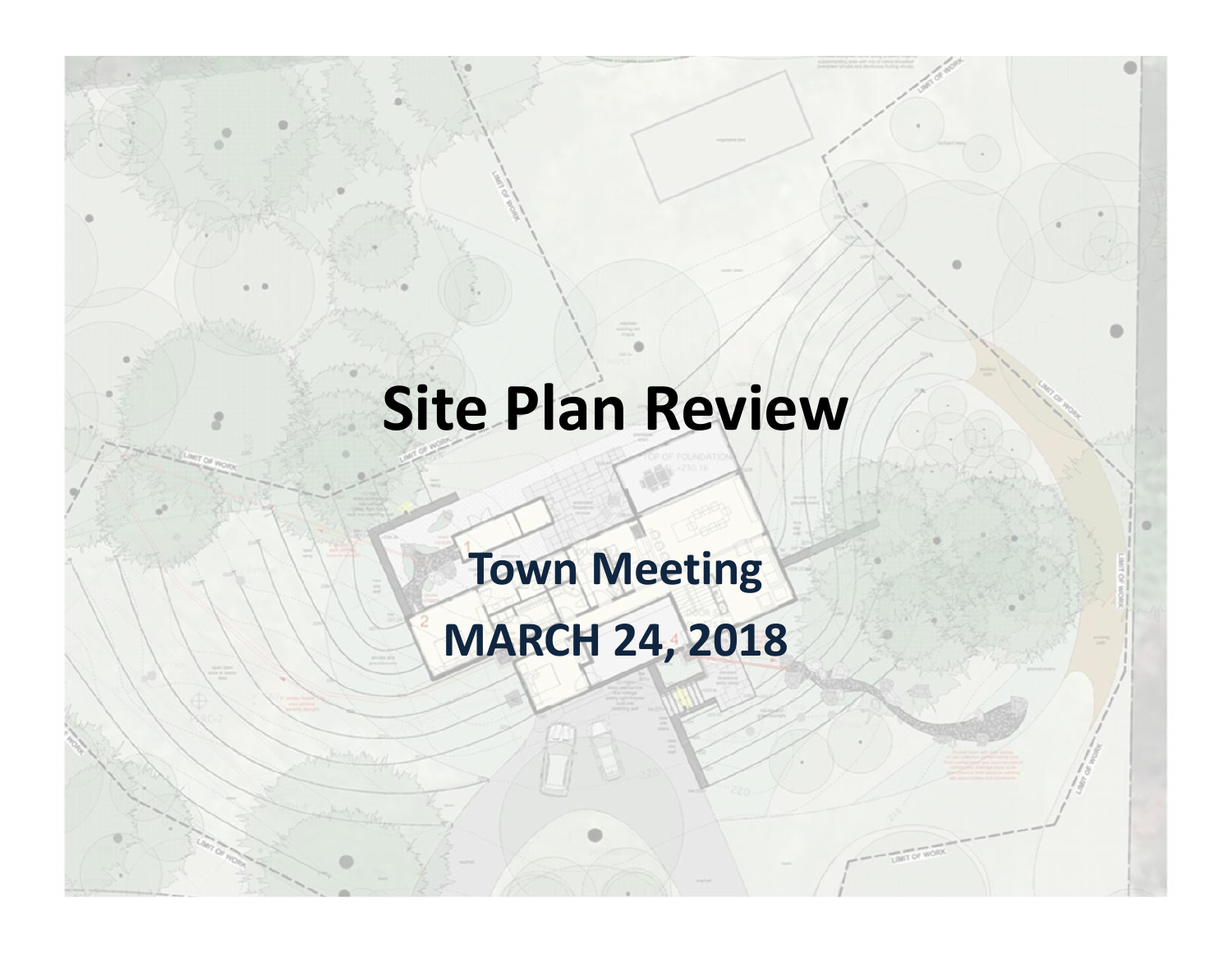#### Site Plan Review: who is subject to it?

- Total Building Square Footage greater of 4,000 or 8% of lot area whichever is greater
- Total Building Square Footage over 6,500 on any size lot.
- New Houses & rebuilds
- Enacted in 1999

# $4,000 < 8\%$ 6,500

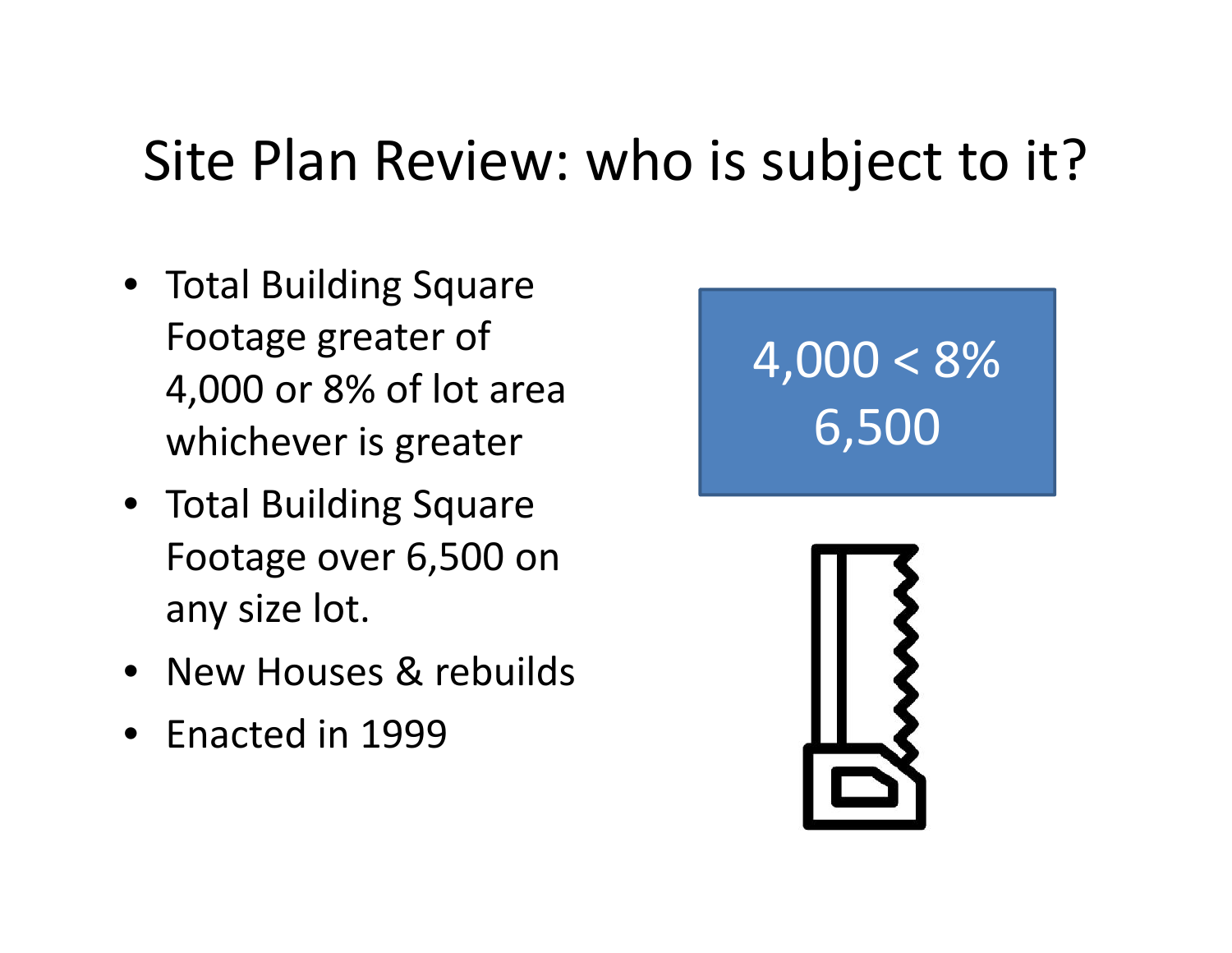### What has Happened?

- Oversight on very large houses
	- Drainage
	- Screening
	- Other Neighborhood Issues
- 100s of rebuilds and additions
	- Fires
	- Trees
	- Older homes in poor shape



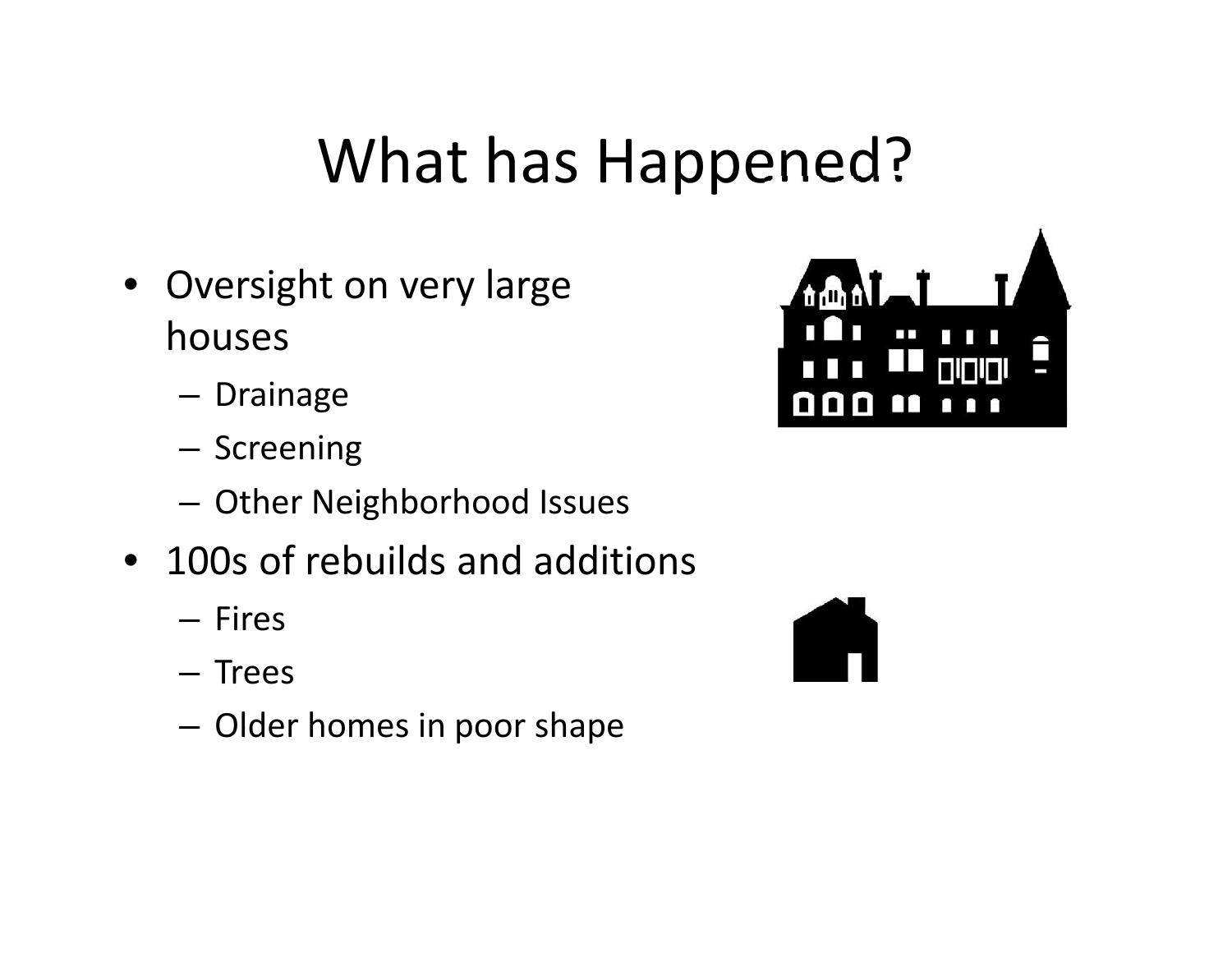### Under 6,500 sq ft: Creates Two Property Classes

- Subject To Site Plan Review
	- All property changes, no matter how minor, require review by Planning Staff or Planning Board
	- Building permits delays for minor changes
	- Expense to homeowner and town
- Not Subject to Site Plan Review
	- Changes to property only need to comply with Zoning Bylaw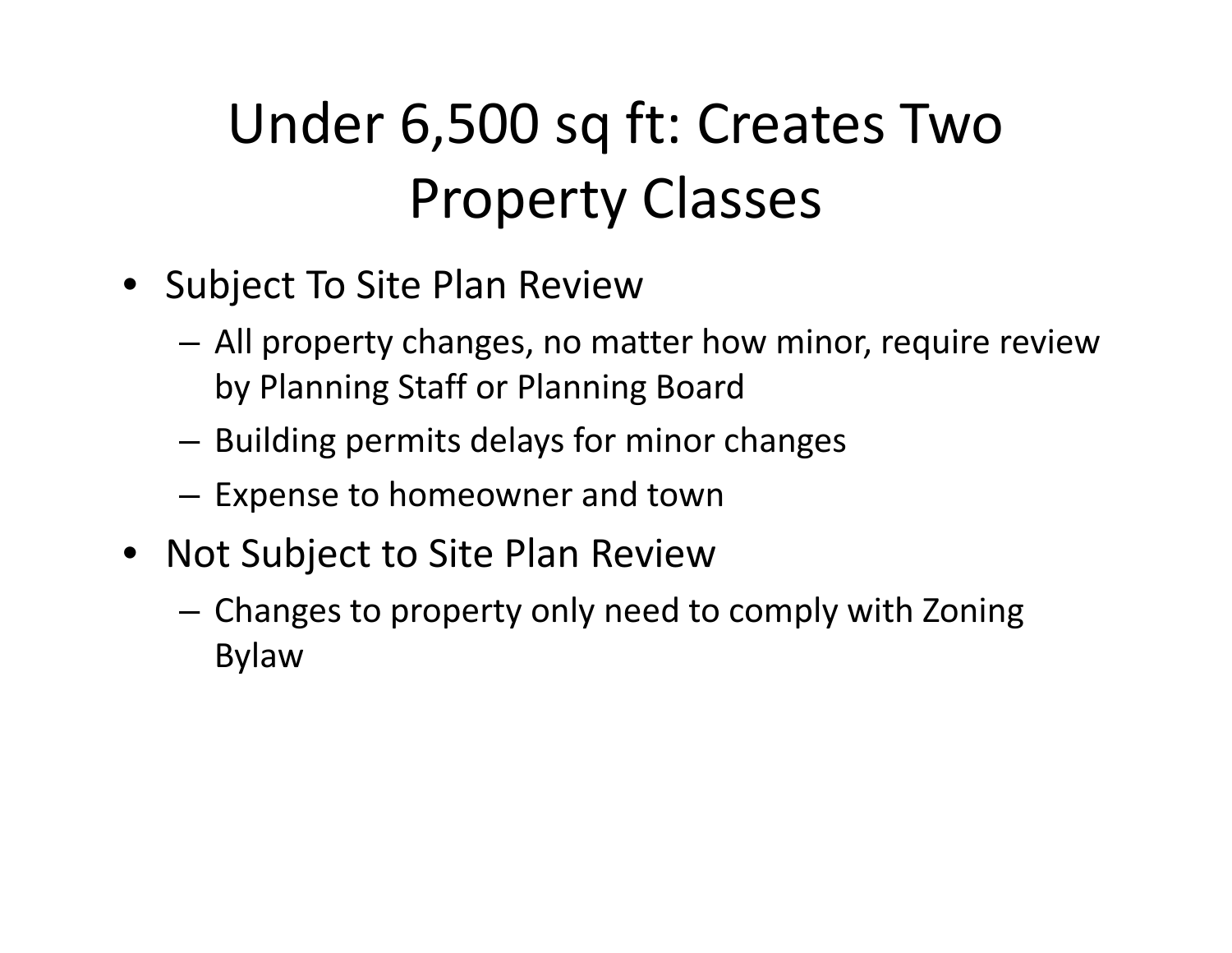#### Site Plan Review Process

Planning Board is proposing three changes to Section 17.7, the Site Plan Review process for residential projects:

- 1. Preliminary Meetings
- 2. Requirement to publish in the newspaper

3. Sunset after 5 years for small residential projects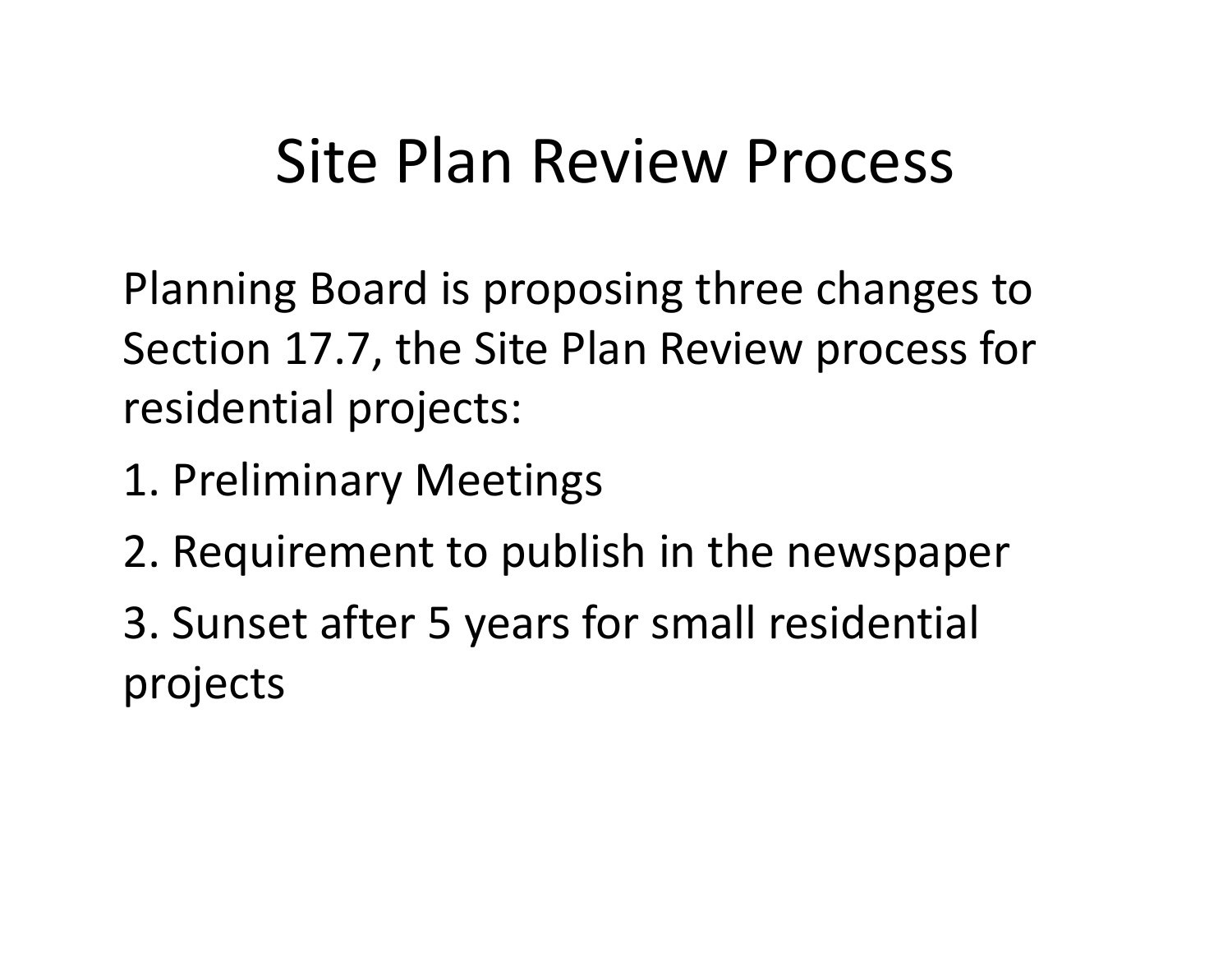### Preliminary Meetings

- Current: Preliminary meeting with Planning Board followed by Public Hearing.
- Proposed: Preliminary meetings will be with staff. At the discretion of staff a preliminary meeting with the Board may be required.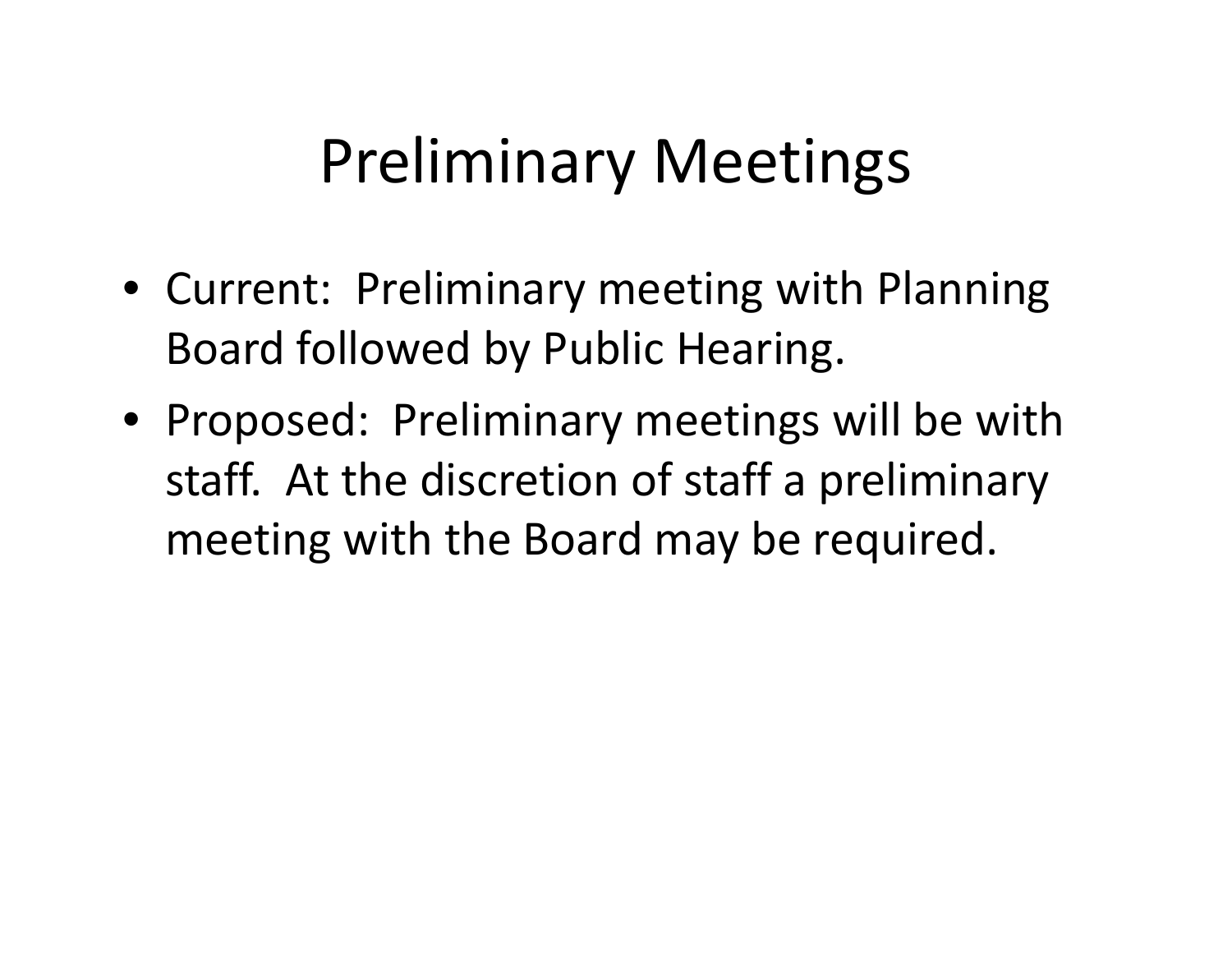## Notice by publication in newspaper

- Current: Notice by publication in a newspaper is required in addition to abutter notification for Site Plan Review public hearings. This adds 1 month to the process
- Proposed: Notice in the newspaper will no longer be required. Abutters will still be notified and public hearings will still be posted on website and on Town bulletin board.